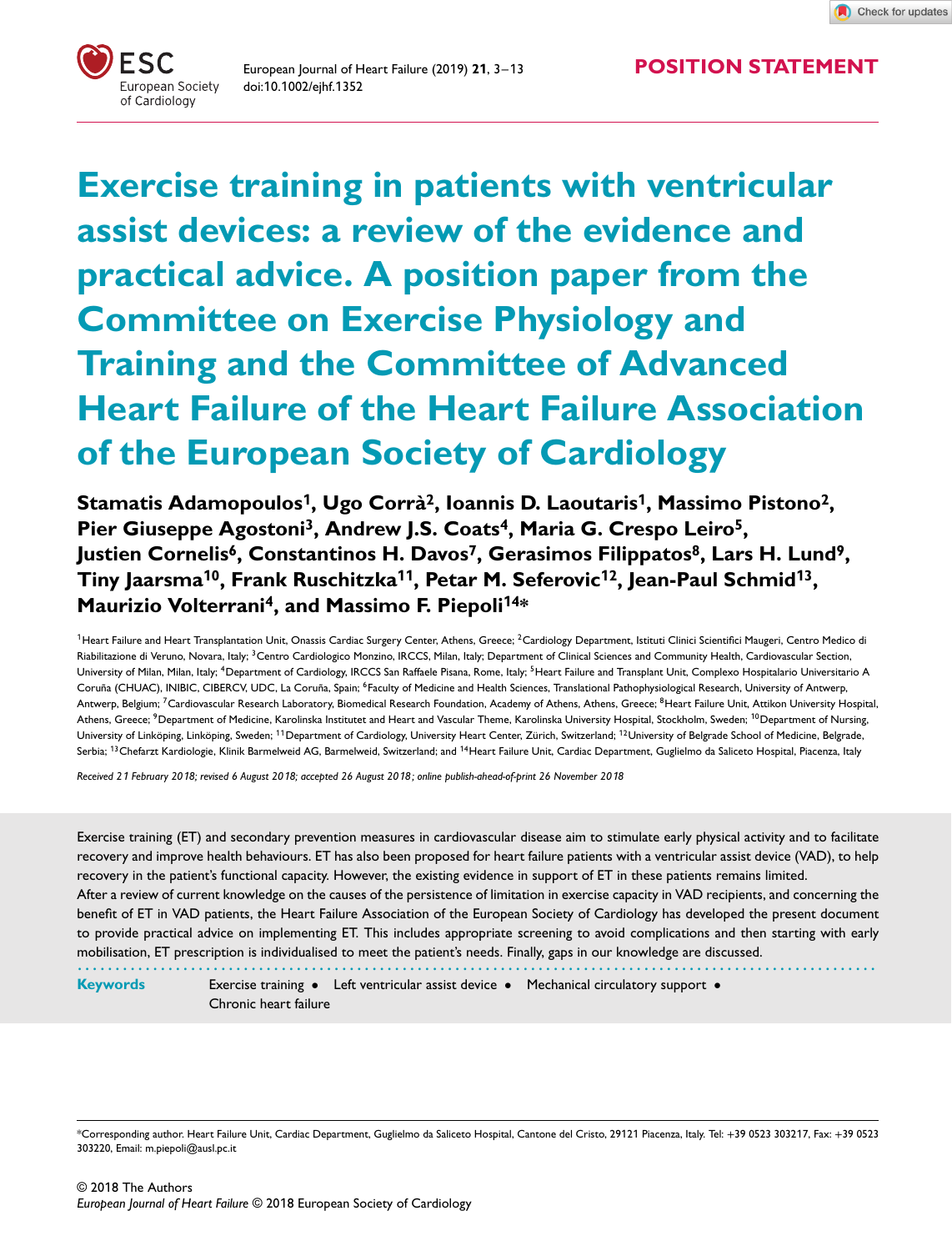## **Introduction**

Around 5–25% of heart failure (HF) patients reach an end-stage condition, despite the use of optimal medical therapy.<sup>1</sup>*,*<sup>2</sup> At this stage three options are currently indicated: ventricular assist device (VAD) implantation, heart transplantation (HT), or palliative care.3*,*<sup>4</sup> In the modern setting of an increasing HF population and because of the scarcity of heart donors, the VAD option is emerging as a strategy for bridge to HT or as a destination therapy (DT) for those ineligible for  $HT^3$ : a small number of VAD patients may have sufficient recovery of myocardial function (bridge to recovery) to allow device to be explanted.<sup>4</sup> Although functional capacity usually improves compared to the pre-implantation status, VAD recipients still experience an impaired exercise capacity.5*,*<sup>6</sup>

Exercise training (ET) is highly recommended in HF because of its beneficial effects on functional capacity and prognosis.<sup>3,7–10</sup> More recently, it has been proposed also in VAD recipients.<sup>11</sup>*,*1<sup>2</sup> This latter strategy, however, has not been uniformly implemented, as shown by the European Exercise Training Survey,<sup>13</sup> a fact that has been attributed to lack of knowledge, low prioritization, variability in official recommendations, heterogeneity of the surgical intervention (simple or shared device implantation, combined valve surgery, linked with ventricular ablation), indication (INTERMACS ranking), or simply because the patients were considered too severely frail (such as very elderly HF patients).

Based on the current consistent, but still limited evidence supporting the safety and the benefit of early mobilisation (EM) and ET in the VAD population, the Heart Failure Association (HFA) of the European Society of Cardiology has developed this document with the aim of promoting the implementation of exercise in VAD recipients in clinical practice. First, the current knowledge on the origin of limitations in exercise capacity and the available evidence concerning the benefit of ET in VAD recipients are reviewed, thereafter advice on the optimal modalities to implement ET in clinical practice are presented and, finally, the gaps in knowledge are discussed.

# **Exercise capacity in ventricular assist device recipients**

The transition from rest to exercise induces cardiovascular adjustments to allow adequate tissue perfusion as well as increased peripheral oxygen extraction. The normal physiologic response to exercise is characterised by increased heart rate (HR) and cardiac contraction force at a given left ventricular (LV) pressure, leading to higher cardiac output (CO), through activation of the sympathetic nervous system. During maximal exercise, CO normally increases four- to six-fold, shifting the Frank–Starling curve to the left and upward, associated with peripheral vasodilatation.<sup>14</sup> Although age, sex, fitness, inherited factors and the presence of congenital cardiovascular abnormalities may have some influence, the ability to augment CO in response to the higher metabolic demand is one of the key factors regulating the cardiovascular response to exercise.<sup>14</sup>

This situation is markedly different in individuals with heart disease, when coexistent demographic factors seem to be less critical.<sup>1</sup><sup>4</sup> Usually, HF patients are limited in their exercise capacity by maladaptive changes in the cardiovascular, musculoskeletal, and respiratory systems.<sup>1</sup>5*,*1<sup>6</sup> In particular in response to stress, advanced HF patients are unable to augment CO adequately due to impaired myocardial contractility, with consequent multi-organ under-perfusion, hypoxia and muscular inefficiency.<sup>1</sup><sup>7</sup> Exercise limitation and deconditioning favour a feedback negative loop.<sup>3</sup>

Cardiopulmonary exercise testing (CPET) is considered the gold standard tool in assessing the physiologic response to exercise,<sup>3,18</sup> and in identifying individuals in need of advanced therapies (e.g. HT or VAD implantation).<sup>18</sup> However, pre-implantation VAD patients may be too ill to perform CPET4*,*<sup>5</sup> and thus comparisons of peak oxygen consumption  $(VO<sub>2</sub>)$  values post-implantation are mostly lacking<sup>19,20</sup> or show conflicting results.<sup>21-23</sup> In fact, there is evidence that, over longer implant periods (i.e. 2 years), recipients can show an enhanced exercise performance,<sup>24,25</sup> either in terms of CPET parameters or 6 min walking test (6MWT) distances.<sup>6,19,25-28</sup> In contrast, some patients may still exhibit significant impairment in exercise capacity<sup>6</sup> due to a variety of causes:

- Device characteristics (e.g. inability to increase CO during exercise due to the absence of ramp function, unloading speed, the presence of the operating console and the drive line).
- Cardiac abnormalities (e.g. native LV contribution, right ventricular dysfunction, chronotropic incompetence).
- Co-morbidities (e.g. impaired pulmonary function, skeletal myopathy, endothelial dysfunction, anaemia).

................................................................ ............................................................... .........................................

• Patient's characteristics (i.e. age, gender, disease aetiology and duration of disease, length of hospitalisation, physical deconditioning, and frailty).

Left ventricular unloading is important during VAD support,<sup>5</sup> and as a result, device speed is adjusted accordingly. The pump flow is determined by the pump motor activity, the rotational speed, and the VAD characteristics; $^{29}$  however, only approximate estimation of CO is possible because of the unknown volume of orthograde blood flow across the aortic valve, which is affected by residual LV myocardial function and pre- and afterload conditions. Rotational speed affects flow and exercise tolerance as well,<sup>30,31</sup> and speed increase affects exercise capacity and peak  $VO<sub>2</sub>$ .<sup>32,33</sup>

After VAD implantation, the contribution of native ventricular contractility is complex: at rest, the VAD provides most of the CO, whereas, during exercise, a variable contribution of the native heart to CO has been described depending on right and left ventricular contractile reserve interplay.<sup>6</sup>*,*27*,*<sup>30</sup> The role of HR seems to be less important, because it does not affect LVAD flows, 34 although chronotropic incompetence, at least during the early phase of the post-implant period, has been witnessed.<sup>35</sup> Right ventricular (RV) dysfunction may significantly limit maximal CO during exercise,33*,*36*,*<sup>37</sup> but tricuspid annular plane systolic excursion, a known marker of RV function, and RV diastolic dimension did not correlate with symptom-limited exercise capacity.<sup>34</sup> Possibly, RV longitudinal strain, a less load-dependent index of RV function, might represent a much more pathophysiologically relevant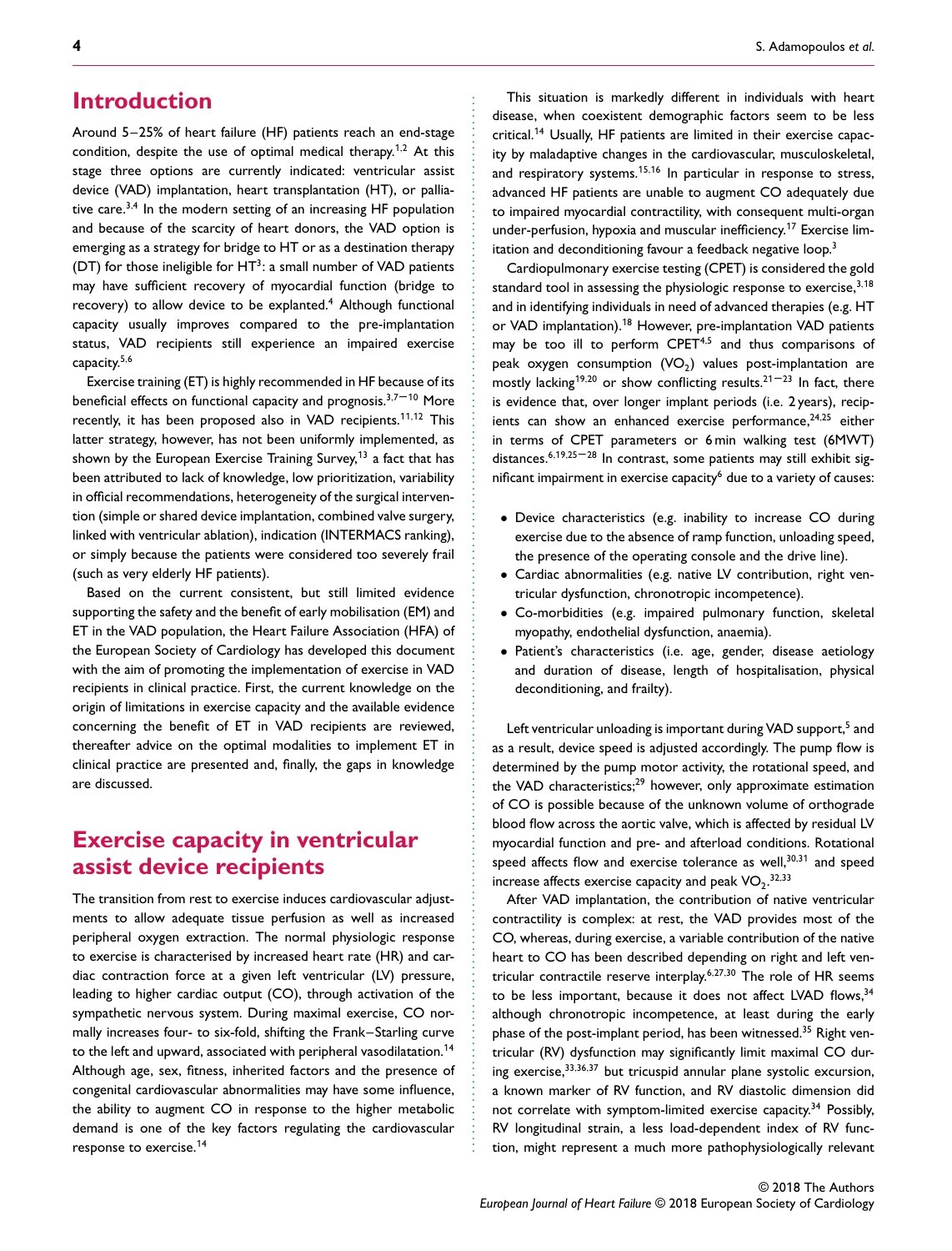contributor to exercise capacity in a VAD patient, from the right side of the heart.

Finally the contribution of pulmonary function and peripheral factors remain unclear,  $35-37$  but a key role of the peripheral circulation has been proposed. There is evidence that the improvement in leg blood flow accounts for most, if not all, of the increase in CO observed post-implantation of a continuous-flow VAD.35 Also an increased venous return associated with reduced peripheral resistance and increased cardiac contractility has been advocated.<sup>36</sup>

Exercise training may enhance the benefit on peripheral haemodynamic factors induced by VAD implantation.

In conclusion, exercise adaptation of the VAD recipient is complex to understand: most studies have been focused on one limiting factor rather describing the integrated exercise response, therefore a complete description of exercise adjustment has not yet fully been worked out. There is recent evidence of the multiple effects of VAD during exercise, such as improvements in central (CO) and peripheral haemodynamics (muscle blood flow and oxygenation) but with a detrimental effect on pulmonary function (lung diffusion deterioration with increased obstructive apnoea, likely due to an increase of intra-thoracic fluids).<sup>38</sup>

# **Review of the evidence in favour of exercise testing in ventricular assist device patients**

Limited but promising data are available concerning the safety and efficacy of EM (7–10 days post-implant) and ET in VAD recipients (*Table 1*).<sup>39-48</sup> In 2011, Laoutaris *et al.<sup>42</sup>* provided the first evidence of the feasibility and efficacy of ET in patients with either left ventricular (LVAD) or biventricular (BiVAD) assist devices participating in a 10-week exercise program, 6.3  $\pm$  4 months post-implantation. ET improved functional capacity (peak VO<sub>2</sub>, 6MWT), exertional ventilatory response (VE/VCO<sub>2</sub>) slope), and quality of life (QoL). Subsequently, Adamopoulos *et al.*<sup>43</sup> extended these findings, showing that long-term ET also decreased N-terminal pro B-type natriuretic peptide (NT-proBNP) and triggered myocardial growth factors involved in evolution signalling pathways, in both LVAD and BiVAD patients. A multi-model long-term (18 months) ET intervention increased the percentage of predicted peak  $VO<sub>2</sub>$  in LVAD recipients,<sup>44</sup> while a shorter (8-week) ET, started early after implantation and on a small population (14 patients), provided no benefit with respect to the control group.45 In a retrospective analysis, Karapolat *et al.*<sup>46</sup> observed that an 8-week ET programme improved peak  $VO<sub>2</sub>$ , pulmonary function and QoL similarly in LVAD recipients, HF or HT patients. Kerrigan *et al.*<sup>47</sup> in a 2:1 randomisation trial comparing usual care vs. ET (which included 18 aerobic exercise sessions at 60–80% of HR reserve), showed that ET improved exercise capacity (peak  $VO<sub>2</sub>$  by 10%, treadmill time by 3.1 min, 6MWT distance by 52.3 m), QoL (Kansas City Cardiomyopathy Questionnaire score by 14.4 points), and leg strength (17%). More recently, Marko *et al.<sup>48</sup>* confirmed the improvement in peak  $VO<sub>2</sub>$ and muscle strength in patients with LVAD after ET.

# **How to implement exercise**

Based on the available data, the HFA Committees hereby presents practical advice on the modality of exercise implementation in VAD patients. However the reader should bear in mind that the following are only general recommendations: the implementation in clinical practice is conditioned by local expertise, individual recipient factor (e.g. timing of referral, type of intervention delivered, multidisciplinary approach), characteristics of the VAD recipients (e.g. combined vs. single surgical interventions, indications for implantation, underlying clinical condition, co-morbidities), and available national recommendations and facilities.

## **Preliminary step – clinical assessment and health professionals' education**

Medical professionals may be hesitant to start mobilisation because of the presence of the device in a still debilitated patient, and specific skills and expertise are required. Thus, health care providers should be familiar not only with exercise physiology and the different exercise modalities but also with device functioning,<sup>44</sup> in order to face promptly all potential complications. *Tables 2*–*6* provide information on what health care providers/exercise therapists should know before, during and after EM and ET.

A full patient medical history and clinical and functional evaluations are prerequisites along with HR monitoring for the detection and treatment of arrhythmias. Vital signs, self-reported symptom scores, and VAD function should be monitored, in particular including the mean arterial pressure in patients on non-pulsatile VAD support because hypertension would affect the VAD capacity to pump blood forward; hypotension and VAD blood flow alterations might be related to under-filling of the left ventricle secondary to high pump speed, RV failure, arrhythmias, etc. The VAD team should be consulted if the mean arterial pressure is below 70 mmHg or higher than 90 mmHg, especially when accompanied by VAD alarm activation. It is also important that the patient is well informed, reassured and feels safe and secure.

An exercise physiologist or physical therapist should be responsible for securing the cannulas, drivelines and the VAD external equipment, to prevent damage during mobility.<sup>49,50</sup> Once the recipient is confident with transfers from bed, and shows the ability to carry and to manage the VAD, batteries, and controller,<sup>49</sup> EM can start. The external controller and batteries of recent generations of VADs are highly portable and do not significantly interfere with exercise activities, however, some attention should be directed to avoid abrupt postural changes and body balance issues that may result from carrying a bag, weighing from 2 to 2.5 kg. Complications such as disconnection from the VAD external power supply have been described.<sup>5</sup>1*,*<sup>52</sup> *Table 2* provides instruction to reduce the risk of adverse events when exercising VAD patients, while *Table 3* lists the preliminary evaluation and precautions during EM.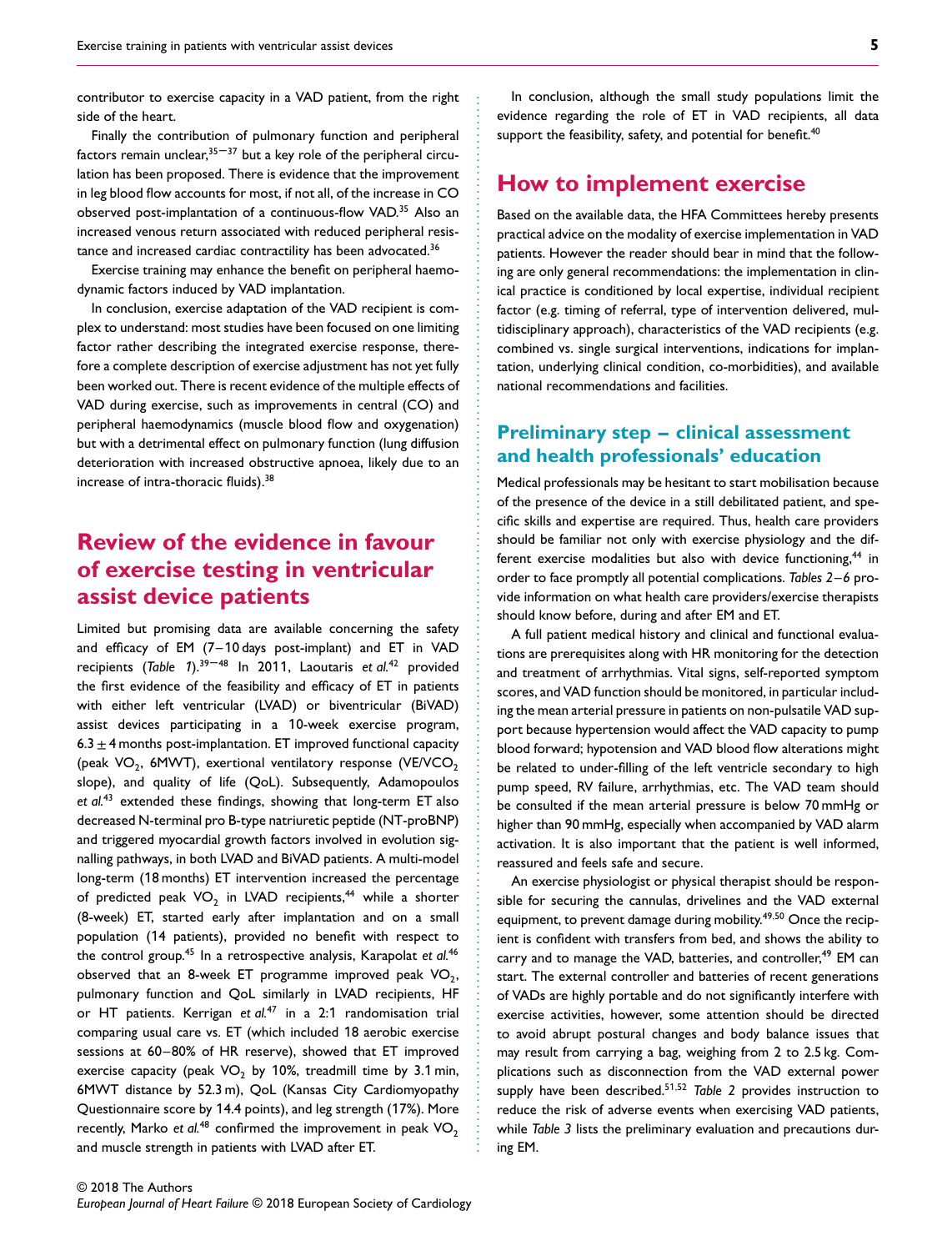| Study                                                               | and control groups<br>Type of recipients,<br>and distribution<br>in intervention  | Time of enrolment<br>implantation<br>device<br>after | Type of intervention                                                                                                                                                                           | Main results                                                                                                                            | Other findings                                                    |
|---------------------------------------------------------------------|-----------------------------------------------------------------------------------|------------------------------------------------------|------------------------------------------------------------------------------------------------------------------------------------------------------------------------------------------------|-----------------------------------------------------------------------------------------------------------------------------------------|-------------------------------------------------------------------|
| Laoutaris <sup>42</sup> 2011,<br>randomized                         | LVAD/BiVAD recipients<br>$E = 10$ , $C = 5$ patients                              | $6.3 \pm 4$ months                                   | E: Home-based, aerobic training, for<br>times/week. Duration: 10 weeks<br>3-5 times/week. Supervised<br>high-intensity IMT for 3                                                               | VO <sub>2</sub> at AT: $+2.9$ mL/kg/min<br>Peak VO <sub>2</sub> : +2.5 mL/kg/min<br>VE/VCO <sub>2</sub> slope: -4.1<br>$6$ MWT: $+65$ m | inspiratory muscle function<br>Improvement in QoL and             |
| non-randomized<br>Kugler <sup>44</sup> 2012,                        | $E = 34$ , $C = 36$ patients<br>LVAD recipients                                   | 6 weeks                                              | E: Home aerobic training, dietary<br>C: No standard suggestion (only<br>recommendation for healthy<br>counselling and psychosocial<br>C: Advice for walking<br>Duration: 18 months<br>support. | Peak predicted VO <sub>2</sub> : +7%                                                                                                    | Improvement in QoL                                                |
| Hayes <sup>45</sup> 2012,<br>randomized                             | $E = 7$ , $C = 7$ patients<br>LVAD recipients                                     | Able to mobilise for<br>70 <sub>m</sub>              | times/week. Strength exercise.<br>E: Supervised aerobic training, 3<br>diet/routine exercise)<br>C: Advice for walking<br>Duration: 8 weeks                                                    | Peak VO <sub>2</sub> : +2.96 mL/kg/min<br>$6$ MWT: $+51$ m                                                                              | Similar improvements in peak<br>VO2, 6MVT, QoL in both<br>E and C |
| retrospective and<br>randomized<br>Karapolat <sup>46</sup><br>2013. | compared to $HF = 46$<br>and to $HT = 40$<br>LVAD recipients<br>$E = 11$ patients | $2.8 \pm 2.13$ months                                | E: Supervised flexibility, aerobic,<br>strengthening, and relaxation<br>exercises for 3 times/week.<br>Duration: 8 weeks                                                                       | Peak VO <sub>2</sub> : +0.45 mL/kg/min                                                                                                  | Improvement in QoL and<br>depression scale                        |
| non-randomized<br>Adamopoulos <sup>43</sup><br>2013,                | LVAD/BiVAD recipients<br>$E = 11$ , $C = 11$ patients<br>patients                 | 3 months                                             | E: Home-based aerobic training for<br>times/week. Duration: 10 weeks<br>3-5 times/week. Supervised<br>high-intensity IMT for 3<br>C: Advice for walking<br>Training up to HT                   | Peak VO <sub>2</sub> : +4 mL/kg/min                                                                                                     | p-Akt/t-Akt p-JNK/t-JNK<br>Improvement in<br>NT-proBNP, T3,       |
| Kerrigan <sup>47</sup> 2014,<br>randomized                          | $E = 16$ , $C = 7$ patients<br>LVAD recipients                                    | Not available                                        | Intensity = 60% of heart rate reserve.<br>E: Supervised aerobic exercise, for 3<br>Duration: 6 weeks<br>times/week.                                                                            | Time at treadmill: +3.1 min Peak<br>$VO2: +1.7 mL/kg/min$<br>$VEVCO2 slope: -1,$<br>$6$ MWT: $+52$ m                                    | Improvement in QoL and leg<br>strength                            |
| non-randomized<br>retrospective and<br>Marko <sup>48</sup> 2015,    | LVAD recipients<br>$E = 41$ patients                                              | $48 \pm 34$ days<br>After                            | training/strengthening/<br>E: Supervised aerobic<br>walking/gymnastics<br>Duration: $32 \pm 6$ days                                                                                            | Peak VO <sub>2</sub> : +3.13 mL/kg/min<br>VE/VCO <sub>2</sub> slope: -4.2                                                               | Improvement in peak VO <sub>2</sub><br>and muscle strength        |

© 20 18 The Authors *European Journal of Heart Failure* © 20 18 European Society of Cardiology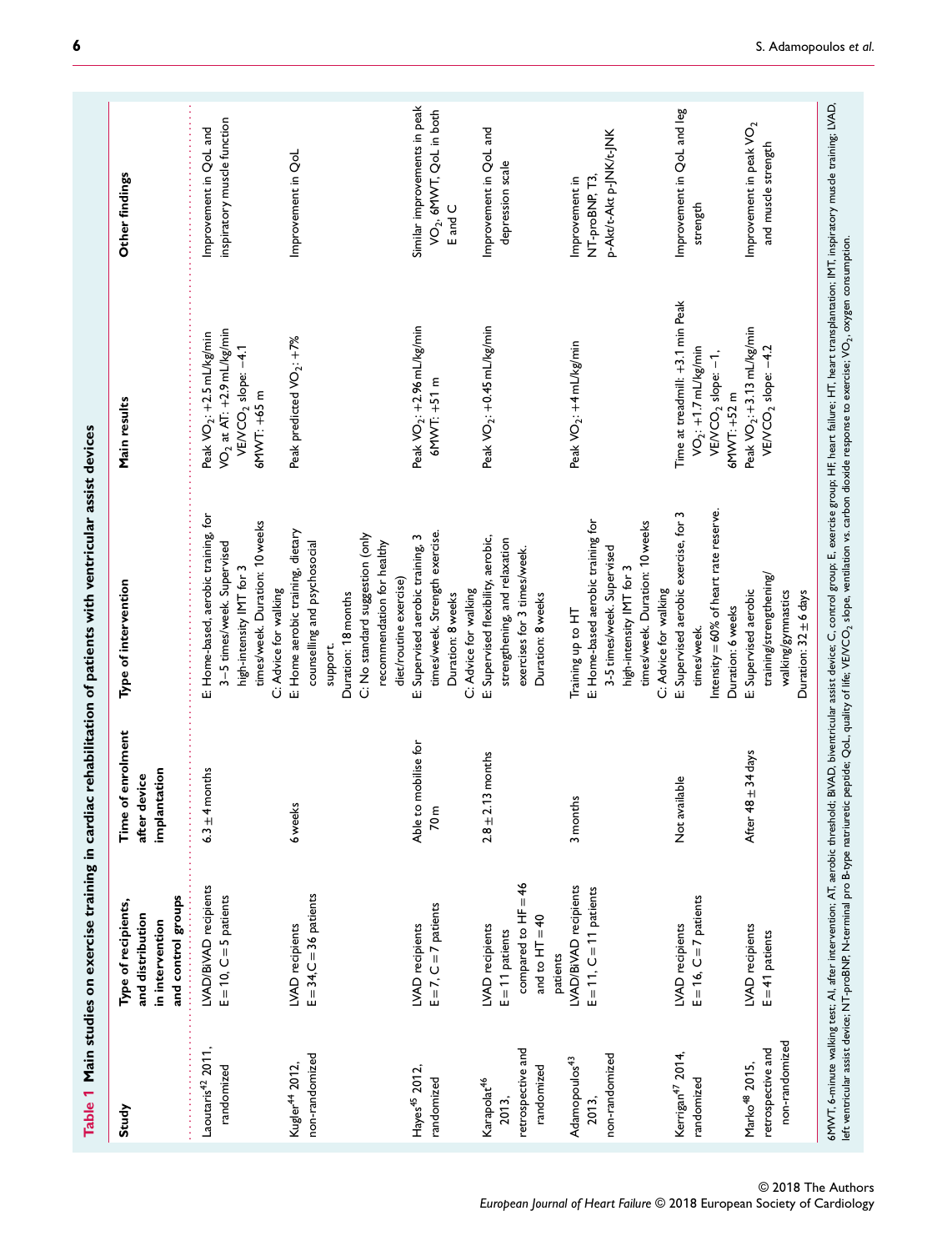**patients**

- 1. Individualised assessment and prescription.
- 2. Pre-screening with risk stratification.
- 3. Prolonged graduated warm-up and cool-down.
- 4. Low-to-moderate intensity exercise training.
- 5. Avoiding breath holding and Valsalva manoeuvre.
- 6. Avoiding any trauma, as ventricular assist device recipients are anticoagulated and (some, not all) treated with antiplatelet drugs.
- 7. Adaptation for co-morbidities.
- 8. Monitoring and supervision.
- 9. Keeping the feet moving during active recovery, if appropriate.
- 10. Observation of patients for 15 min post-cessation of exercise.

## **Early mobilisation**

In every patient, as well as in VAD recipients, EM is defined as initiating physical exercise within the early illness phase, i.e. the first step for initiation of exercise therapy, and it constitutes the basic standard modality for ET implementation during the post-acute phase (*Table 4*). This preliminary phase is important but not standardised,<sup>53</sup>*,*<sup>54</sup> as it is conditioned by the patient's status, facilities and timing of referral. According to the patient's needs, EM should be adapted, and every day treatment changes should be considered: supervision from family members and/or nursing staff is warmly requested, to monitor VAD and clinical parameters.

This phase is important to rule out contraindications to exercise<sup>49</sup> (*Table 5*) and should start only when troublesome accounts after VAD implantation are mostly over.<sup>5</sup>1*,*<sup>52</sup>

Early mobilisation prevents the complications of muscle deconditioning and cachexia and, through a broad range of activities, facilitates independence.<sup>54</sup> EM favours ambulation and includes functional strengthening, muscle endurance and aerobic training, as for all other HF patients. $55 - 58$  Changes in gait are possible as a result of premature fatigue, appearance of new symptoms or unexpected VAD/clinical parameters changes. Possible falls and some complications such as disconnection from the VAD external power supply, due to the fact that the driveline has a relatively short distance from the skin to the controller, have been described.<sup>51</sup> The duration of EM is individualised according to progresses and facilities.<sup>1</sup>9*,*5<sup>1</sup>

As regards the timing to start, limited available data suggest the safety of a 6-week interval after implantation,<sup>59</sup>*,*<sup>60</sup> but in our expert opinion EM should be considered as soon as the patient's haemodynamic and clinical status is stable (including surgical wound, skin integrity maintenance, and pulmonary hygiene), and VAD functioning and troubleshooting have been correctly directed.<sup>49</sup>*,*51*,*<sup>59</sup> An algorithm for EM for VAD-supported patients and the transition to ET is here proposed, based on expert opinion and patient's aptitudes/clinical state (*Figure* 1).

### **Table 3 Preliminary evaluation and precautions during early mobilisation in ventricular assist device recipients**

- 1. Assessment
	- a. Recent and past medical history, and level of exercise capacity previous to disease state.
	- b. Mental status and cognitive ability.
	- c. Vital signs and risk of cardiovascular instability (haemodynamic, arrhythmic, clinical).
	- d. Clinical assessment (persistence of VAD-related and HF symptoms, even medications have been prescribed).
	- e. Medications, i.e. need for continuous or intermittent infusions (inotropic drugs), ventilator settings or oxygen requirements.
	- f. Screen range of motion, coordination, balance, strength, endurance, functional capacity (bed mobility, transfers, gait, daily living activities).
	- g. Baseline haemochromocytometric, ionic and renal functional assessment. We suggest to start exercise when haemoglobin *<*9 g/dL, sodium *<*130 mEq/L, potassium *<*3.8 mEq/L and/or creatininemia *<*1.9 mg/dL.
- 2. Follow sternotomy (6 weeks post-surgery screening of wound) and skin integrity.
- 3. Patients should always wear a driveline stabilization belt during exercise.
- 4. The patient should have his/her travel bag nearby at all times. It should include a back-up controller, battery clips and spare batteries.
- 5. Make early mobilization and exercise sessions comfortable. Organize an appropriate place to put monitor, console-controller and batteries (visible for patient and health care professionals). Discuss this topic with everybody implicated in the exercise programme.
- 6. The VAD equipment location should not impede emergency procedures.

HF, heart failure; VAD, ventricular assist device.

## **Exercise training**

No guidelines describing the specific ET setting, modality and duration for VAD-supported patients are available, but, as described in *Table* 1, only limited evidence of implementation of light exercise intensities is available. A proper evaluation of symptoms and clinical signs, and functional capacity may help in identifying the most appropriate settings. Although it is reasonable to assume that longer ET interventions could improve physical fitness and QoL, the length and the long-term adherence to these interventions has not yet been described. Monitoring of exercise sessions is, however, crucial, at least initially, including supervision of the patient, clinical adaptation, and VAD functioning.49*,*<sup>59</sup>

To optimise exercise workload prescription, a symptom-limited CPET (or 6MWT) is advisable according to administrative constraints and local availability,60*,*6<sup>1</sup> in order to aim at a peak workload below the pre-determined ventilatory anaerobic threshold. If the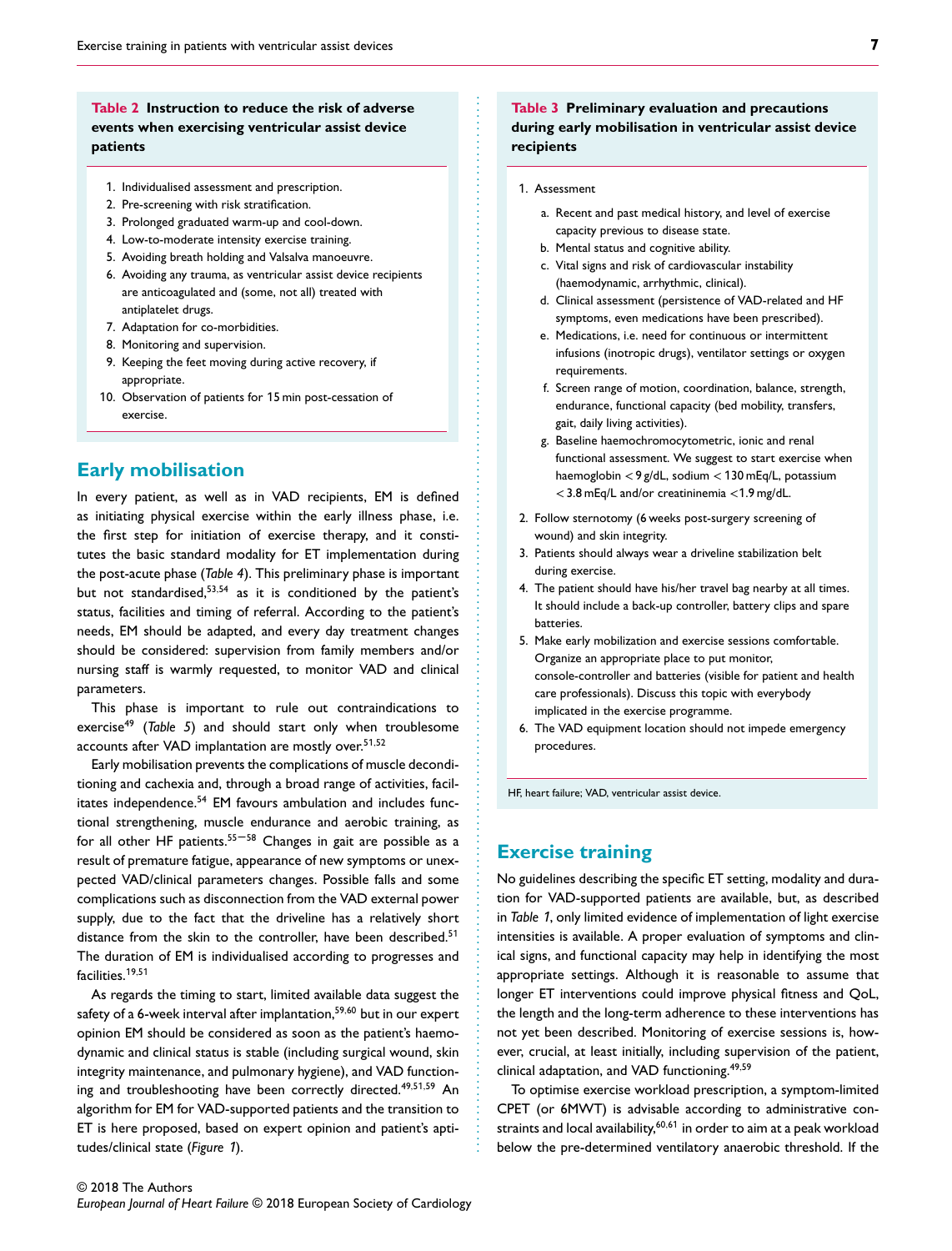### **Table 4 How to set up an early mobilisation programme in ventricular assist device recipients**

### **Consider**

- 1. Positioning.
- 2. Bed mobility activities.
- 3. Sitting on edge of bed, in association with exercises.
- 4. Transfers from bed to stretcher-chair, chair or commode.
- 5. Gait, with pre-gait activities: weight shifting, stepping in place and sideways. Gait training is allowed with rolling walker.
- 6. Breathlessness management and recovery strategies.
- 7. Attempt to achieve a target of 11 to 14 out of 20 of the Rate of Perceived Exertion scale.
- 8. Patient's native heart rate should not exceed 120 b.p.m. during exercise, unless under physician's supervision: heart rate is not always detectable during early mobilisation/exercise, and its monitoring depends on device.

#### **Promote**

- Low-to-moderate intensity dynamic large muscle group work (e.g. walking, stationary cycling), or involving upper body muscles.
- 'Walk & talk' approach is suggested.

#### **Limit**

- Knee lifts.
- Resistance training (low weight/high repetitions) and with seated exercise (reduced venous return).

#### **Avoid**

- Excessive muscle fatigue.
- Abrupt postural changes and stooped activities.
- Rowing machine.
- Initially, biking due to increased risk of infection near ventricular assist device percutaneous line exit site.

patient demonstrates a peak VO<sub>2</sub> > 14 mL/kg/min or 6MWT distance *>*300 m, a more intensive exercise test can be considered. *Figure 2* provides an algorithm for ET in VAD patients.

Additionally, caution is recommended to avoid excessive sweating and dehydration, as well as rapid changes of posture from supine to upright positions, which could reduce venous return and negatively impact VAD function<sup>40,49,51,59</sup>: patients should be urged to drink regularly.

Each single ET session starts with a warm up phase and is followed by cool down phase and includes conditioning and endurance exercises: some exercise activities exert torsion on the driveline and, therefore, must be avoided.

In summary, based on the available experience in both HF8*,*<sup>9</sup> and VAD patients,<sup>18,20-24</sup> both dynamic and resistance exercise are indicated: treadmill (increase ramp, not speed), static bike, hamstring curls in standing position, leg press, bicep curls, core stability, respiratory muscle training, or arm ergometry. Contraindicated forms of exercise include running, rowing machine, cross trainer, abdominals exercises, bilateral arms above the head with weights or abduction with weights or swimming.

### **Table 5 Criteria for exercise contraindications in ventricular assist device recipients**

- 1. Symptoms and signs compatible with exercise intolerance including light headedness, severe intolerable dyspnoea, chest pain or discomfort, tachycardia and exaggerated blood pressure response.
- 2. Symptomatic hypotension (fainting, dizziness, or diaphoresis, as extreme fatigue or claudication and new onset of neurological changes).
- 3. Supine resting heart rate*>*100 b.p.m.
- 4. Oxygen saturation*<*90% (caveat: oxymetry readings might be difficult to obtain due to low pulsatility).
- 5. VAD complications during or after exercise sessions:
	- a. Alarm activation curves, numbers and alarms should be displayed on the VAD monitor: trends are useful to track pump function and patient perfusion. Significant drop in LVAD flow, or suction alarm are criteria for interrupting the session.
	- b. Complex and frequent ventricular arrhythmia on exertion (caveat: may be asymptomatic).
	- c. Infection, mainly at the driveline site (infection control procedures should be followed at all times, e.g. cleaning of equipment, hand washing, disposal of sharps).
	- d. Evidence of bleeding as VAD recipients are anticoagulated or treated with antiplatelet drugs (not all): these drugs are essential for device working, but they can also enhance exercise-related bleedings and haematomas.
	- e. Thrombus (usually evidenced by an increase in the number of watts/energy necessary for device working).
- 6. Request of VAD recipient to stop.

................................................................ ............................................................... .........................................

- 7. Increase *>*1.8 kg in body mass over the previous 1 to 3 days.
- 8. Implantable cardioverter-defibrillator intervention (anti-tachycardia pacing and shocks).

LVAD, left ventricular assist device; VAD, ventricular assist device.

### **When to stop exercise**

The exercise programme should be stopped if:

- 1. New symptoms or signs are elicited (i.e. fainting, headache, shortness of breath, chest pain or thoracic pressure, fever, supraventricular or ventricular arrhythmias).
- 2. VAD alarms or related problems occur.
- 3. Unexpected changes are detected in VAD parameters, i.e. flow, speed and watt operation.

Thus, monitoring of new signs and symptoms and VAD activity (alarms and related problems) during EM and ET sessions are needed (*Table 5*). Of note, arrhythmias may appear during EM and ET: ventricular arrhythmias are frequent in VAD supported patients,62 due to a variety of causes.63*,*<sup>64</sup> Sometimes, ventricular arrhythmias persist over time: arrhythmias do not seem to be a major concern in recipients, since they provide mostly only modest haemodynamic deterioration, but they should be carefully evaluated for, if sustained, they might cause device dysfunction, through a detrimental effect on the right ventricle, and they might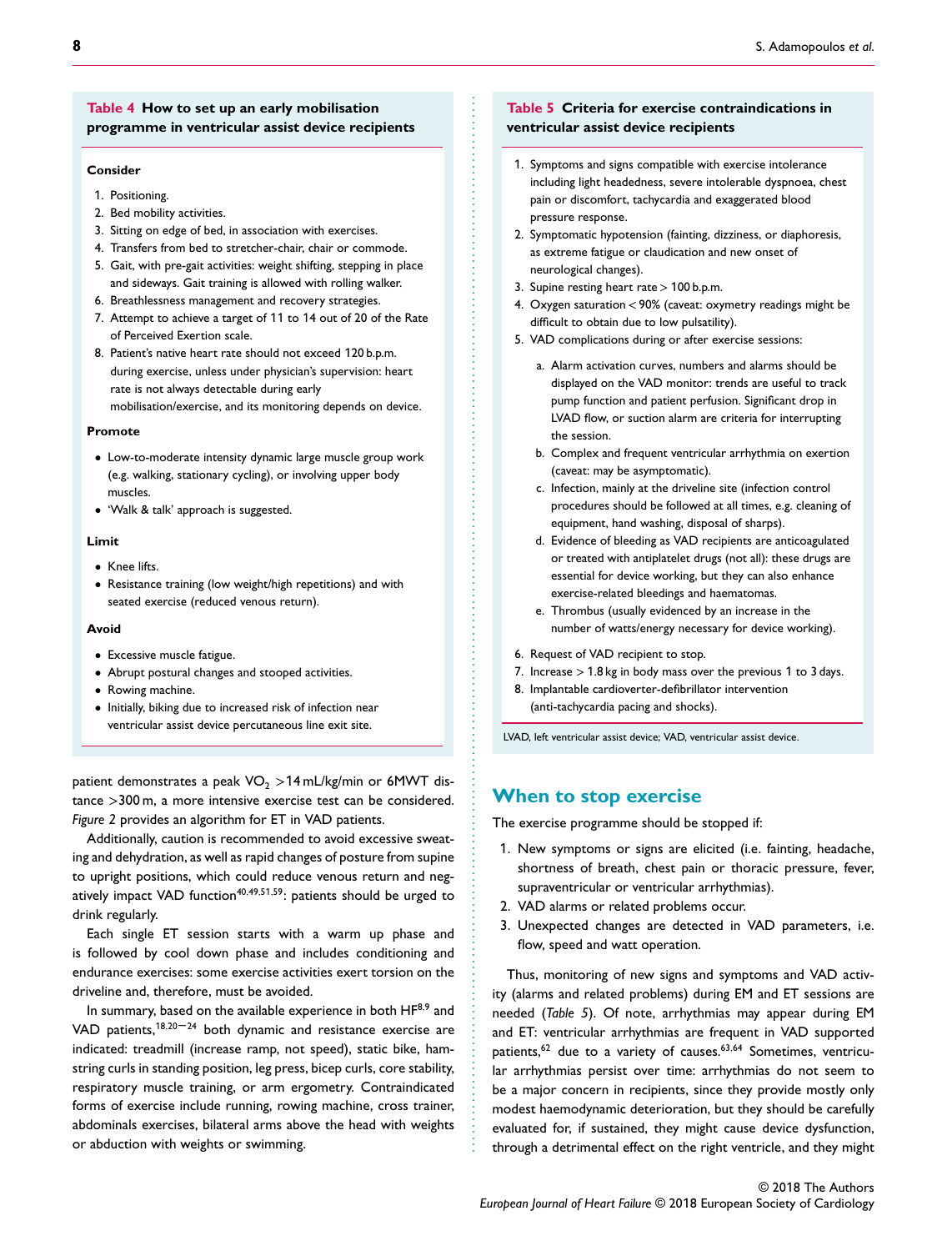

**Figure 1** Ventricular assist device recipients and early mobilisation. HF, heart failure; LVAD, left ventricular assist device.



**Figure 2** Ventricular assist device (VAD) recipients and exercise training. ET, exercise training.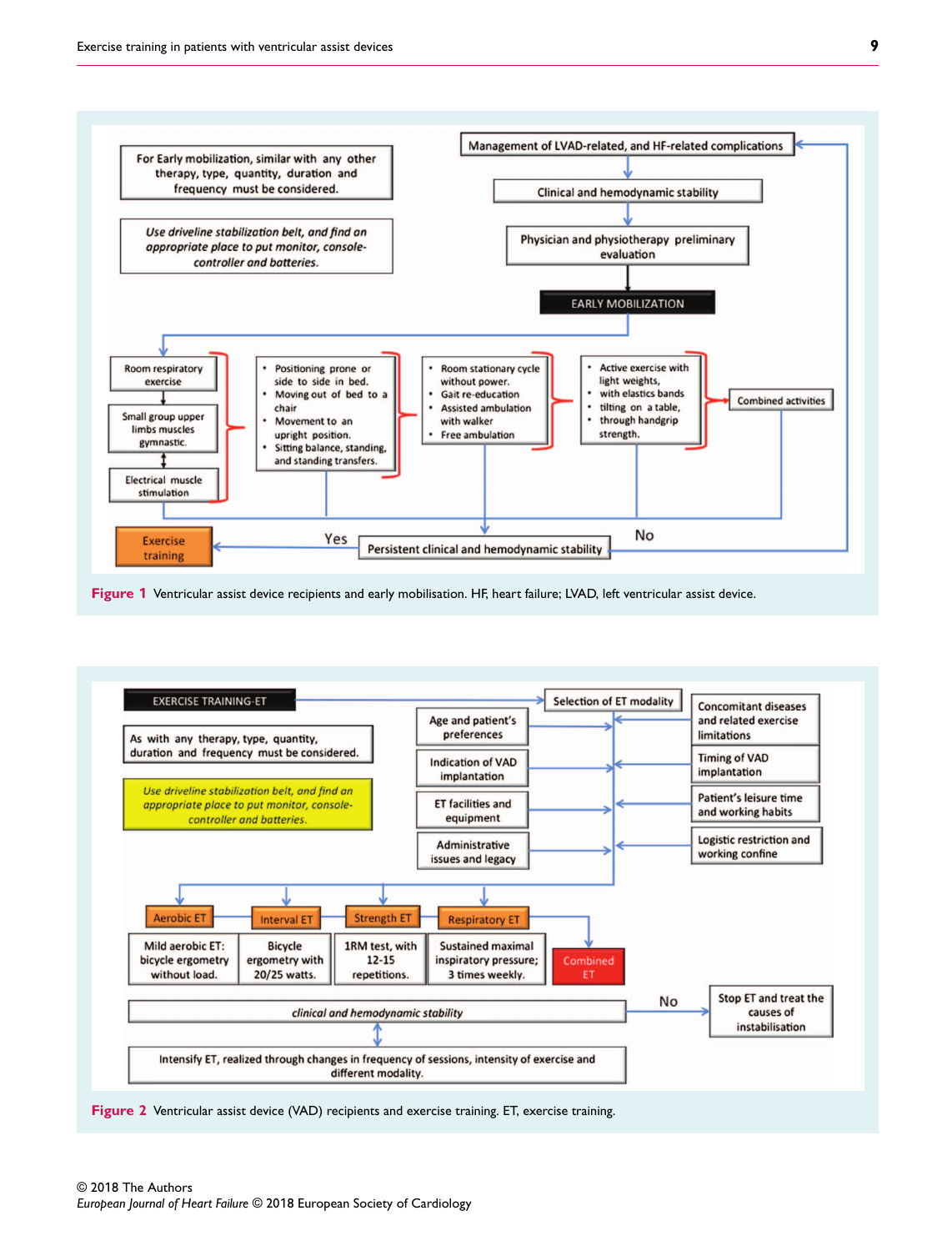| Clinical stability                                                                                                                                                                                                                                      | EM                                                                                                                                                                                                                                                                                                                                                                   | <b>Functional capacity</b>                                                                                                                                                                                                                                                                                                                                     | EТ                                                                                                                                                                                                                                     |
|---------------------------------------------------------------------------------------------------------------------------------------------------------------------------------------------------------------------------------------------------------|----------------------------------------------------------------------------------------------------------------------------------------------------------------------------------------------------------------------------------------------------------------------------------------------------------------------------------------------------------------------|----------------------------------------------------------------------------------------------------------------------------------------------------------------------------------------------------------------------------------------------------------------------------------------------------------------------------------------------------------------|----------------------------------------------------------------------------------------------------------------------------------------------------------------------------------------------------------------------------------------|
| • Unchanged VAD parameters<br>• Appropriately tackled<br>VAD-related and not-related<br>complications                                                                                                                                                   | • Duration of EM according to<br>patient's condition, VAD<br>parameters, co-morbidities<br>and complications<br>• According to institutional<br>administrative legacy, but<br>maximal duration of 6 weeks<br>is suggested                                                                                                                                            | • Preliminary assessment by<br>CPET or 6MWT                                                                                                                                                                                                                                                                                                                    | • Duration of ET according to<br>patient's condition, VAD<br>parameters, co-morbidities<br>and complications<br>• According to institutional<br>administrative legacy<br>• Setting: in- or outpatient<br>approach                      |
| Clinical stability, i.e.                                                                                                                                                                                                                                |                                                                                                                                                                                                                                                                                                                                                                      |                                                                                                                                                                                                                                                                                                                                                                |                                                                                                                                                                                                                                        |
| • Stable diuresis<br>• Stable weight<br>• No ECG changes<br>• No complex and/or<br>sustained ventricular<br>arrhythmias<br>• No new sustained<br>supraventricular arrhythmias<br>• No changes in mean blood<br>pressure $(< 60$ mmHg or<br>$>100$ mmHg) | • Meanwhile management of<br>acute care factors including<br>surgical wound, skin integrity<br>maintenance, pulmonary<br>hygiene, a range of motion,<br>cardiovascular, and muscle<br>strength maintenance should<br>be addressed with the goal of<br>free ambulation.<br>• The cannulas, drivelines and<br>the VAD external equipment<br>must be secured to prevent | • CPET: progressive ramp<br>protocol is recommended,<br>starting with a warm-up 0 W<br>phase, following a ramp<br>protocol of 1 min steps of<br>10 W/min), aiming subjective<br>exhaustion or appearance of<br>criteria for interruption.<br>• 6MWT: should be<br>performed indoors, along a<br>long, flat, straight, enclosed<br>corridor with a hard surface | • Light exercise intensities are<br>recommended, with<br>monitoring of exercise<br>sessions.<br>• If peak $VO2 > 14$ mL/kg/min,<br>or $>$ 300 m are ambulated at<br>6MWT, a more intensive<br>exercise session might be<br>prescribed. |
| and no device failure                                                                                                                                                                                                                                   | damage during mobility and<br>attention should be directed<br>to abrupt posture changes<br>and body balance issues that<br>may result from carrying a<br>bag, and might lead to<br>disconnection of VAD.                                                                                                                                                             | that is seldom travelled. The<br>walking course must be 30 m<br>in length. The turnaround<br>points should be marked and<br>a starting line, which marks<br>the beginning and end of<br>each 60 m lap, should be<br>marked on the floor. Only<br>standardized phrases for<br>encouragement must be<br>used during the test.                                    |                                                                                                                                                                                                                                        |
| • No flow $<$ 3 L/min                                                                                                                                                                                                                                   |                                                                                                                                                                                                                                                                                                                                                                      |                                                                                                                                                                                                                                                                                                                                                                |                                                                                                                                                                                                                                        |
| • No suction events<br>• No device alarms                                                                                                                                                                                                               |                                                                                                                                                                                                                                                                                                                                                                      |                                                                                                                                                                                                                                                                                                                                                                |                                                                                                                                                                                                                                        |
| and concomitant disease<br>addressed<br>• No thrombosis-haemorrhage<br>• No infection<br>• No right ventricular failure<br>• No lung, liver and kidney<br>failure<br>• No neurological problems                                                         |                                                                                                                                                                                                                                                                                                                                                                      |                                                                                                                                                                                                                                                                                                                                                                |                                                                                                                                                                                                                                        |

## **Table 6 Summary of clinical parameters to be considered when exercising in ventricular assist device patients**

also promote VAD-related symptoms. Before the prescription of Different factors should be considered when planning an exercise programme in VAD recipients,40*,*49*,*51*,*58*,*59*,*<sup>65</sup> as summarised

# **Gaps in knowledge**

1. The majority of studies so far have included mainly aerobic ET, and data focusing on different components of exercise physiology in VAD recipients are scarce. Thus, the potential benefits of long-term alternative ET programmes, such as resistance training, balance training and electrical muscle stimulation, should be still investigated. Prolonged periods of ET are needed to observe significant effects in myocardial bioenergetics. This effect might be associated

specific anti-arrhythmic drugs, some features should be considered: optimization of pharmacological therapy (fluid infusion and/or reduction of daily dose of diuretics), device setting change (if appropriate), and postural changes during exercise sessions (i.e. different sitting position during bicycle ergometer). Of note, initially ET should be discontinued. When arrhythmias have been controlled at rest, exercise can be resumed, albeit at lower frequency and intensity, and all exercise activities should be strictly supervised and ............................................. in *Table 6*.

ECG monitored. This is a cautionary attitude, not yet supported by scientific evidence. During exercise, atrial fibrillation might occur: atrial fibrillation may worsen symptoms and lead to deterioration of the patient's clinical status, because of loss of atrioventricular synchrony and impaired ventricular filling; thus, electrical cardioversion should be considered.62*,*<sup>63</sup>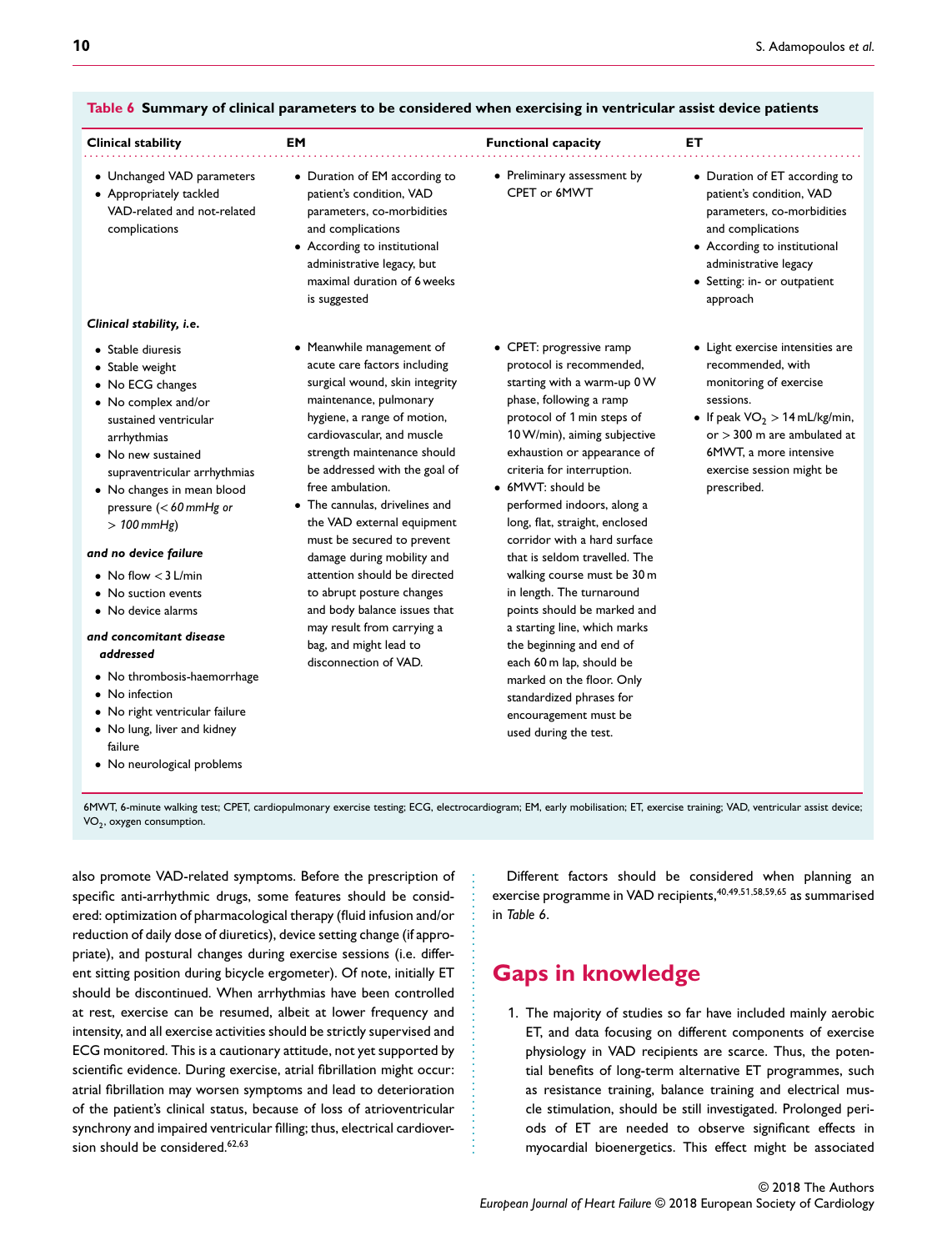with ventricular unloading and better organ perfusion provided by the VAD.

- 2. The vast majority of studies included only LVAD recipients, which highlights the need to investigate the benefit of ET in BiVAD patients.
- 3. Studies comparing exercise capacity pre- and post-VAD implantation are lacking and might add understanding on the role of ET in these patients.
- 4. Based on individual response and adaptation, EM usually starts early, a few days after the intervention, while ET is considered to continue indefinitely. However, the optimal timing and duration of each single ET session are not yet known.
- 5. At the beginning, ECG and clinical monitoring are vital: for how long VAD recipients should be monitored is as yet unknown. Intuitively, more complicated VAD recipients need more prolonged supervision.
- 6. The most effective way to make a patient confident and feeling safe, and the role of the caregiver have rarely been addressed. The potential beneficial contribution of patient education or of a dedicated website needs to be investigated.<sup>66</sup>*,*<sup>67</sup>
- 7. The important role of CPET in the exact prescription of ET is advocated: unfortunately, CPET is poorly implemented, and the interpretation is unclear in VAD patients. Where evidence is scant, anecdotal actions predominate, and therefore, for cautionary reasons, low intensity of aerobic training is here recommended.5<sup>1</sup>*,*66*,*<sup>67</sup>
- 8. Arterial blood pressure is frequently indeterminable during ET or EM sessions; this is a limiting factor in monitoring EM and ET in VAD recipients. If detectable, measurement of blood pressure before and after exercise is useful, as an excessive rise in blood pressure may induce adverse events, including cerebral haemorrhage, stroke and pump thrombosis. Unfortunately, the blood pressure warning level is not known yet; new symptoms due to exertional maladaptations and alert device-related problems (i.e. excessive work) should be considered as alarming signs.
- 9. Ideally, ET may increase the possibility for a VAD implantation episode to lead a bridge-to-recovery situation, favouring the possibility of weaning, throughout the occurrence of metabolic changes in the failing myocardium and anabolic effects, together with the positive role an adjuvant pharmacotherapy. $68 - 70$  The activation of thyroid hormone signalling has been suggested to act as a biological driver for the up-regulation of physiological growth signalling pathways as indicated by the training-induced activation of the pro-survival signalling Akt and inactivation of the anti-hypertrophic JNK in cardiomyocytes, leading to physiological growth even in the failing myocardium. Anabolic pharmacotherapy (such as  $\beta_2$ -adrenergic receptor agonist clenbuterol) has been used to facilitate myocardial recovery.
- 10. VAD unloading therapy and ET might work together for the improvement of exercise capacity. Vignati *et al.*<sup>32</sup> showed that LVAD *per se* might improve exertional profile in recipients, independently of any ET approach. Only a randomised,

non-exercising control group would be able to differentiate the improvements due to ET from those of device implantation.

- 11. The factors involved in determining exercise capacity in the post-VAD patient need to be investigated in more detail: it would be an advantage to identify the most important determinants in an individual patient and focusing therapeutic strategies on them. For instance, the approach to the sarcopenic patient may differ from that to the patient whose main limitation is RV dysfunction.
- 12. When ET should be started after implantation? Although ET should be commenced as soon as possible, warning and cautionary criteria are still to be established, and, up-to-now, personal experience guides the timing of ET in VAD recipients.
- 13. Target HR of ET sessions need to be defined, with an individualised approach being recommended.

## **Conclusions**

Despite LV unloading, impairments persist in VAD patients, with functional capacity frequently below 50% of predicted peak  $VO<sub>2</sub>$ . ET may provide additional benefit. Despite some encouraging small trials, clinical evidence remains limited. Actions should be taken to expand our understanding fn the potential role of ET therapy in VAD recipients to promote its wider implementation in clinical practice.

## **Acknowledgements**

We wish to thank M. Frigerio (Milan, Italy) and S. Nalbantgil (Izmir, Turkey) for their thoughtful and constructive comments. **Conflict of interest**: none declared.

## **References**

................................................................ ............................................................... .........................................

- 1. Lund LH, Matthews J, Aaronson K. Patient selection for left ventricular assist devices. *Eur J Heart Fail* 2010;**12**:434–443.
- 2. Lloyd-Jones D, Adams RJ, Brown TM, Carnethon M, Dai S, De Simone G, Ferguson TB, Ford E, Furie K, Gillespie C, Go A, Greenlund K, Haase N, Hailpern S, Ho PM, Howard V, Kissela B, Kittner S, Lackland D, Lisabeth L, Marelli A, MM MD, Meigs J, Mozaffarian D, Mussolino M, Nichol G, Roger VL, Rosamond W, Sacco R, Sorlie P, Roger VL, Thom T, Wasserthiel-Smoller S, Wong ND, Wylie-Rosett J, American Heart Association Statistics Committee and Stroke Statistics Subcommittee. Heart disease and stroke statistics 2010 update: a report from the American Heart Association. *Circulation* 2010;**121**:e46–e215.
- 3. Ponikowski P, Voors AA, Anker SD, Bueno H, Cleland JG, Coats AJ, Falk V, González-Juanatey JR, Harjola VP, Jankowska EA, Jessup M, Linde C, Nihoyannopoulos P, Parissis JT, Pieske B, Riley JP, Rosano GM, Ruilope LM, Ruschitzka F, Rutten FH, van der Meer P. 2016 ESC Guidelines for the diagnosis and treatment of acute and chronic heart failure: The Task Force for the diagnosis and treatment of acute and chronic heart failure of the European Society of Cardiology (ESC). Developed with the special contribution of the Heart Failure Association (HFA) of the ESC. *Eur J Heart Fail* 2016;**18**:891–975.
- 4. Mc Ilvennan CK, Magid KH, Ambardekar AV, Thompson JS, Matlock DD, Alen LA. Clinical outcomes after continuous-flow left ventricular assist device: a systematic review. *Circ Heart Fail* 2014;**7**:1003–1013.
- 5. Feldman D, Pamboukian SV, Teuteberg JJ, Birks E, Lietz K, Moore SA, Morgan JA, Arabia F, Bauman ME, Buchholz HW, Deng M, Dickstein ML, El-Banayosy A, Elliot T, Goldstein DJ, Grady KL, Jones K, Hryniewicz K, John R, Kaan A, Kusne S, Loebe M, Massicotte MP, Moazami N, Mohacsi P, Mooney M, Nelson T, Pagani F, Perry W, Potapov EV, Eduardo Rame J, Russell SD, Sorensen EN,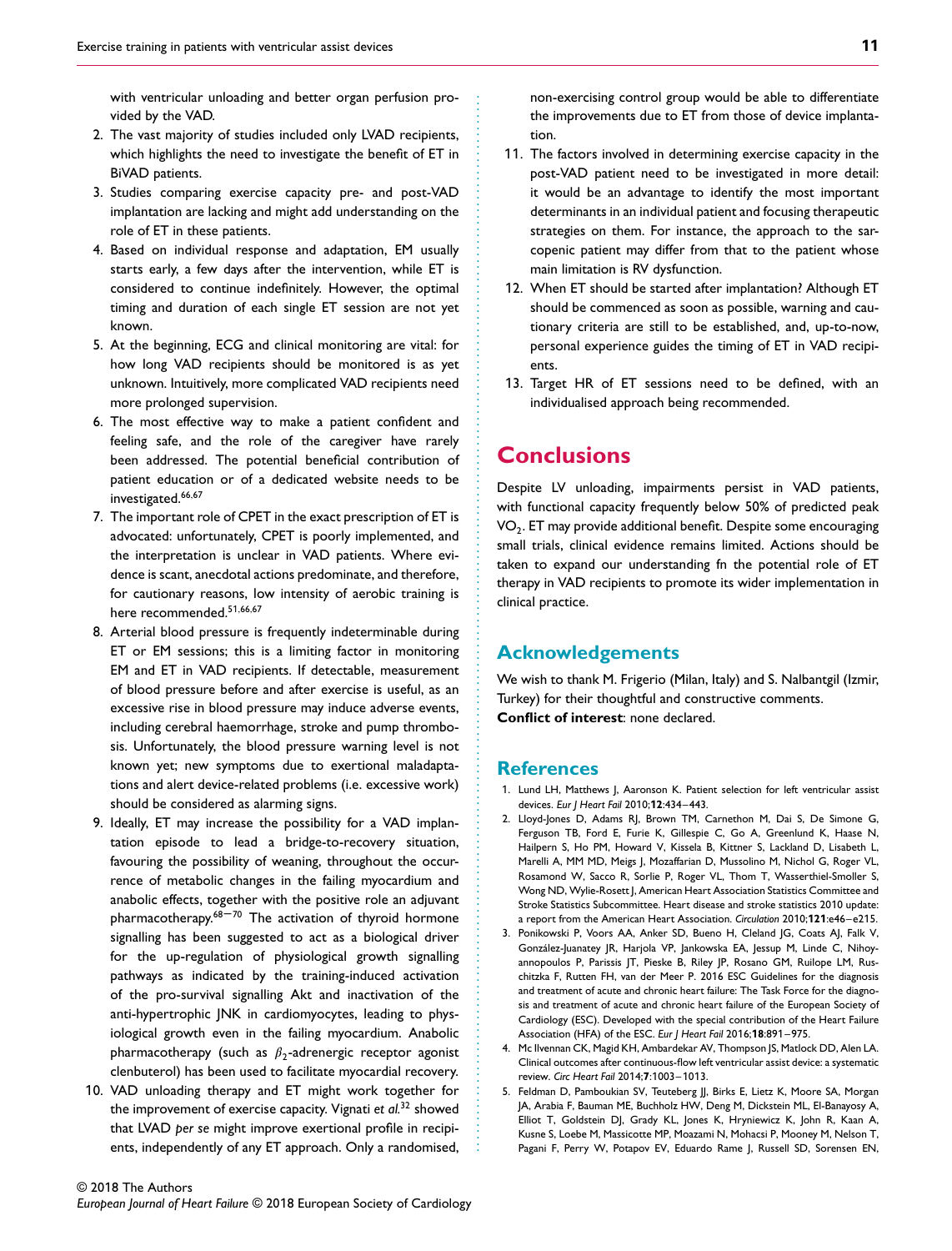Sun B, Strueber M, Mangi AA, Petty MG, Rogers J; International Society for Heart, Lung Transplantation. The 2013 International Society for Heart and Lung Transplantation Guidelines for mechanical circulatory support: executive summary. *J Heart Lung Transplant* 2013;**32**:157–187.

- 6. Jung MH, Gustafsson F. Exercise in heart failure patients supported with a left ventricular assist device. *J Heart Lung Transplant* 2015;**34**:489–496.
- 7. Pina IL, Apstein CS, Balady GJ, Belardinelli R, Chaitman BR, Duscha BD, Fletcher BJ, Fleg JL, Myers JN, Sullivan MJ. Exercise and heart failure: a statement from the American Heart Association Committee on exercise, rehabilitation, and prevention. *Circulation* 2003;**107**:1210–1225.
- 8. Piepoli MF, Davos C, Francis DP, Coats AJ, ExTraMATCH Collaborative. Exercise training meta-analysis of trials in patients with chronic heart failure (ExTra-MATCH). *BMJ* 2004;**328**:189.
- 9. O'Connor CM, Whellan DJ, Lee KL, Keteyian SJ, Cooper LS, Ellis SJ, Leifer ES, Kraus WE, Kitzman DW, Blumenthal JA, Rendall DS, Miller NH, Fleg JL, Schulman KA, McKelvie RS, Zannad F, Piña IL; HF-ACTION Investigators. Efficacy and safety of exercise training in patients with chronic heart failure: HF-ACTION randomized controlled trial. *JAMA* 2009;**301**:1439–1450.
- 10. Piepoli MF, Binno S, Corrà U, Seferovic P, Conraads V, Jaarsma T, Schmid JP, Filippatos G, Ponikowski PP. Committee on Exercise Physiology & Training of the Heart Failure Association of the ESC. ExtraHF survey: the first European survey on implementation of exercise training in heart failure patients. *Eur J Heart Fail* 2015;**17**:631–638.
- 11. Corrà U, Pistono M, Mezzani A, Gnemmi M, Tarro Genta F, Caruso R, Giannuzzi P. Cardiovascular prevention and rehabilitation for patients with ventricular assist device from exercise therapy to long-term therapy. Part I: Exercise therapy. *Monaldi Arch Chest Dis* 2011;**76**:27–32.
- 12. Corrà U, Pistono M, Piepoli MF, Giannuzzi P. Ventricular assist device patients on the horizon of cardiovascular prevention and rehabilitation. Can we convert challenges into opportunities? *Eur J Prev Rehabil* 2011;**19**:490–493.
- 13. Ben Gal T, Piepoli MF, Corrà U, Conraads V, Adamopoulos S, Agostoni P, Piotrowicz E, Schmid JP, Seferovic PM, Ponikowski P, Filippatos G, Jaarsma T; Committee on Exercise Physiology & Training of Heart Failure Association and endorsed by Cardiac Rehabilitation Section of European Association for Cardiovascular Rehabilitation and Prevention of ESC. Exercise programs for LVAD supported patients: a snapshot from the ESC affiliated countries. *Int J Cardiol* 2015;**201**:215–219.
- 14. Thompson PD, Franklin B, Balady GJ, Blair SN, Corrado D, Estes IIIM, Fulton JE, Gordon NF, Haskell WL, Link MS, Maron BJ, Mittleman MA, Pelliccia A, Wenger NK, Willich SN, Costa F. Exercise and acute cardiovascular events placing the risks into perspective: a scientific statement from the American Heart Association Council on Nutrition, Physical Activity, and Metabolism and the Council on Clinical Cardiology. *Circulation* 2007;**115**:2358–2368.
- 15. Piepoli MF, Guazzi M, Boriani G, Cicoira M, Corrà U, Dalla Libera L, Emdin M, Mele D, Passino C, Vescovo G, Vigorito C, Villani GQ, Agostoni P. Exercise intolerance in chronic heart failure: mechanisms and therapies. Part I. *Eur J Cardiovasc Prev Rehabil* 2010;**17**:637–642.
- 16. Piepoli MF, Guazzi M, Boriani G, Cicoira M, Corrà U, Dalla Libera L, Emdin M, Mele D, Passino C, Vescovo G, Vigorito C, Villani G, Agostoni P. Exercise intolerance in chronic heart failure: mechanisms and therapies. Part II. *Eur J Cardiovasc Prev Rehabil* 2010;**17**:643–648.
- 17. Levine BD, Cornwell WK 3rd, Drazner MH. Factors influencing the rate of flow through continuous-flow left ventricular assist devices at rest and with exercise. *JACC Heart Fail* 2014;**2**:331–334.
- 18. Corrà U, Agostoni PG, Anker SD, AJS C, Crespo Leiro MG, de Boer RA, Harjola VP, Hill L, Lainscak M, Lund LH, Metra M, Ponikowski P, Riley J, Seferovic PM, ´ Piepoli MF. Role of cardiopulmonary exercise testing in clinical stratification in heart failure. A position paper from the Committee on Exercise Physiology and Training of the Heart Failure Association of the European Society of Cardiology. *Eur J Heart Fail* 2018;**20**:3–15.
- 19. Scheiderer R, Belden C, Schwab D, Haney C, Paz J. Exercise guidelines for inpatients following ventricular assist device placement: a systematic review of the literature. *Cardiopulm Phys Ther J* 2013;**24**:35–42.
- 20. Adler E, Enciso JS. Functional improvement after ventricular assist device implantation. Is ventricular recovery more common than we thought? *J Am Coll Cardiol* 2013;**61**:1995–1997.
- 21. de Jonge N, Kirkels H, Lahpor JR, Klöpping C, Hulzebos EJ, de la Rivière AB, Robles de Medina EO. Exercise performance in patients with end-stage heart failure after implantation of a left ventricular assist device and after heart transplantation: an outlook for permanent assisting. *J Am Coll Cardiol* 2001;**37**:1794–1799.
- 22. Kugler C, Malehsa D, Tegtbur U, Guetzlaff E, Meyer AL, Bara C, Haverich A, Strueber M. Health-related quality of life and exercise tolerance in recipients of heart transplants and left ventricular assist devices: a prospective, comparative study. *J Heart Lung Transplant* 2011;**30**:204–210.
- 23. Dunlay SM, Allison TG, Pereria NL. Changes in cardiopulmonary exercise testing parameters following continuous flow left ventricular assist device implantation and heart transplantation. *J Card Fail* 2014;**20**:548–554.
- 24. Marko C, Elili E, Lackner T, Zimpfer D, Schima H, Moscato F. Exercise performance during the first two years after left ventricular assist device implantation. *ASAIO J* 2017;**63**:408–413.
- 25. Abshire M, Dennison Himmelfarb CR, Russell SD. Functional status in left ventricular assist device supported patients: a literature review. *J Card Fail* 2014;**20**:973–983.
- 26. Jung MH, Hansen PB, Sander K, Olsen PS, Rossing K, Boesgaard S, Russell SD, Gustafsson F. Effect of increasing pump speed during exercise on peak oxygen uptake in heart failure patients supported with a continuous-flow left ventricular assist device. A double-blind randomized study. *Eur J Heart Fail* 2014;**16**:403–408.
- 27. Loyaga-Rendon RY, Plaisance EP, Arena R, Shah K. Exercise physiology, testing, and training in patients supported by a left ventricular assist device. *J Heart Lung Transplant* 2015;**34**:1005–1016.
- 28. Schmidt T, Bjarnason-Wehrens B, Bartsch P, Deniz E, Schmitto J, Schulte-Eistrup S, Willemsen D, Reiss N. Exercise capacity and functional performance in heart failure patients supported by a left ventricular assist device at discharge from inpatient rehabilitation. *Artif Organs* 2018;**42**:22–30.
- 29. Nakata K, Akiyama K, Sankai K, Shiono M, Orime Y, Saito Y, Hata M, Sezai A, Minami T, Negishi N. Estimation of cardiac function with rotary blood pump. *Ann Thorac Cardiovasc Surg* 2007;**13**:240–246.
- 30. Riess N, Schimdt T, Workowski A, Willemsen D, Schmitto JD, Haverich A, Bjarnason-Wehrens B. Physical capacity in LVAD patients: hemodynamic principles, diagnostic tools and training control. *Int J Artif Organs* 2016;**39**:451–459.
- 31. Jung MT, Gustafsson F, Houston B, Russel SD. Ramp study hemodynamics, functional capacity, and outcome in heart failure patients with continuous-flow left ventricular assist devices. *ASAIO J* 2016;**62**:442–446.
- 32. Vignati C, Apostolo A, Cattadori G, Farina S, Del Torto A, Scuri S, Gerosa G, Bottio T, Tarzia V, Bejko J, Sisillo E, Nicoli F, Sciomer S, Alamanni F, Paolillo S, Agostoni P. LVAD pump speed increase is associated with increased peak exercise cardiac output and  $VO<sub>2</sub>$ , postponed anaerobic threshold and improved ventilatory efficiency. *Int J Cardiol* 2017;**230**:28–32.
- 33. Mezzani A, Pistono M, Corrà U, Giordano A, Gnemmi M, Imparato A, Centofanti P, Rinaldi M, Colombo S, Canal E, Giannuzzi P. Systemic perfusion at peak incremental exercise in left ventricular assist device recipients: partitioning pump and native left ventricle relative contribution. *IJC Heart & Vessels* 2014;**4**:40–45.
- 34. Levine BD, Cornwell WK 3rd, Drazner MH. Factors influencing the rate of flow through continuous-flow left ventricular assist devices at rest and with exercise. *JACC Heart Fail* 2014;**2**:331–334.

................................................................ ............................................................... .........................................

- 35. Dimopoulos S, Diakos N, Tseliou E, Tasoulis A, Mpouchla A, Manetos C, Katsaros L, Drakos S, Terrovitis J, Nanas S. Chronotropic incompetence and abnormal heart rate recovery early after left ventricular assist device implantation. *Pacing Clin Electrophysiol* 2011;**34**:1607–1614.
- 36. Brassard P, Jensen AS, Nordborg N, Gustafsson F, Møller JE, Hassager C, Boesgaard S, Hansen PB, Olsen PS, Sander K, Secher NH, Madsen PL. Central and peripheral blow flow during exercise with continuous-flow left ventricular assist device: constant versus increasing pump speed: a pilot study. *Circ Heart Fail* 2011;**4**:554–560.
- 37. Jakovljevic DG, Birks EJ, George RS, Trenell MI, Seferovic PM, Yacoub MH, Brodie DA. Relationship between peak cardiac pumping capability and selected exercise-derived prognostic indicators in patients treated with left ventricular assist devices. *Eur J Heart Fail* 2011;**13**:992–999.
- 38. Apostolo A, Paolillo S, Contini M, Vignati C, Tarzia V, Campodonico J, Mapelli M, Massetti M, Bejko J, Righini F, Bottio T, Bonini N, Salvioni E, Gugliandolo P, Parati G, Lombardi C, Gerosa G, Salvi L, Alamanni F, Agostoni P. Comprehensive effects of left ventricular assist device speed changes on alveolar gas exchange, sleep ventilatory pattern, and exercise performance. *J Heart Lung Transplant* 2018; **37**:1361–1371.
- 39. Ganga HV, Leung A, Jantz J, Choudhary G, Stabile L Levine DJ, Sharma SC, Wu WC. Supervised exercise training versus usual care in ambulatory patients with left ventricular assist devices: a systematic review. *PLoS One* 2017;**12**:e0174323.
- 40. Mahfood Haddad T, Saurav A, Smer A, Azzouz MS, Akinapelli A, Williams MA, Alla VM. Cardiac rehabilitation in patients with left ventricular assist device: a systematic review and meta-analysis. *J Cardiopulm Rehabil Prev* 2017;**37**:390–396.
- 41. Alsara O, Reeves RK, Pyfferoen MD, Trenary TL, Engen DJ, Vitse ML, Kessler SM, Kushwaha SS, Cavel AL, Thomas RJ, Lopez-Jimenez F, Park SJ, Perez-Terzic CM. Inpatient rehabilitation outcomes for patients receiving left ventricular assist device. *Am J Phys Med Rehabil* 2014;**93**:860–868.
- 42. Laoutaris ID, Dritsas A, Adamopoulos S, Manginas A, Gouziouta A, Kallistratos MS, Koulopoulou M, Voudris V, Cokkinos DV, Sfirakis P. Benefits of physical training on exercise capacity, inspiratory muscle function, and quality of life in patients with ventricular assist devices long-term post implantation. *Eur J Cardiovasc Prev Rehabil* 2011;**18**:33–40.